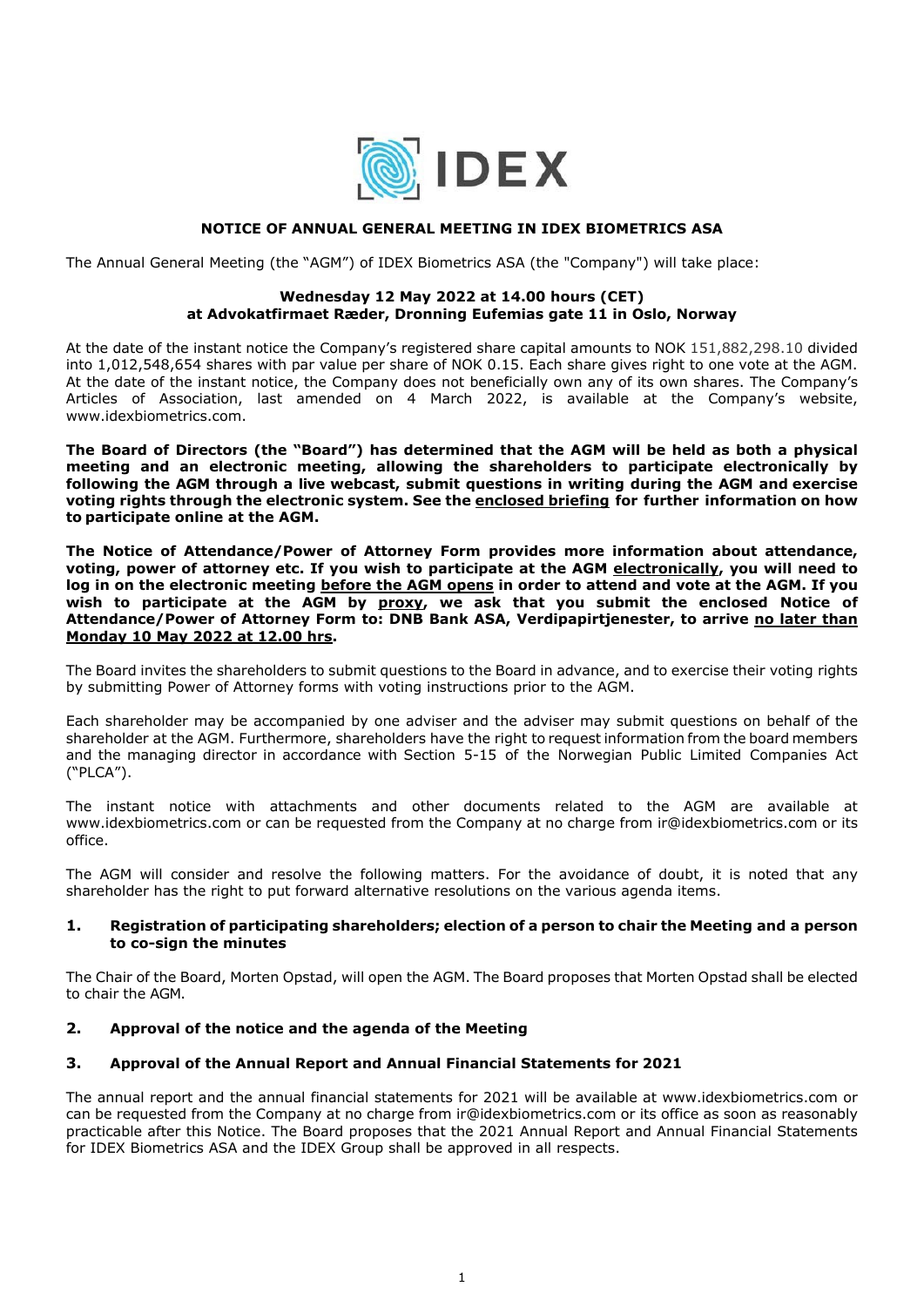#### *4.* **Advisory vote on the 2021 executive remuneration report**

Pursuant to Section 6-16b of the PLCA, the Board has prepared a report on the salary and other remuneration of executive management of the Company in 2021. The Board will present the remuneration report to the AGM for an advisory vote. The remuneration report is available at the Company's website, www.idexbiometrics.com.

The Board proposes the following resolution:

*The Annual General Meeting approves the remuneration report for 2021.* 

# **5. Authorizations to the Board to issue new shares**

The Company customarily has board authorizations in place to increase the share capital in connection with private placements and rights issues. Generally, as the Company is working to further develop its business operations, it may be necessary that the Board is able to commit transactions on a short notice. The required 21-days' notice for a general meeting may delay this process.

The Board proposes the renewal of board authorizations to issue shares, which authorizations would expire on the date of the 2023 Annual General Meeting, however no later than 30 June 2023.

The Board proposes that the board authorizations shall be maximized individually and collectively to a total nominal value of NOK15,188,229.81, representing 10 per cent of the registered share capital of the Company at the time of this authorization.

By reason of the above, the Board proposes the adoption of the following separate authorizations to the Board to issue shares:

#### *(a) Board authorization to issue shares in private placements*

- *1. The Board of Directors of IDEX Biometrics ASA (the "Company") is authorized to accomplish one or more share capital increases by issuing new shares. The total amount by which the share capital may be increased is NOK 15,188,229.81 (representing 10 per cent of the registered share capital of the Company). Moreover, under no circumstances shall the sum of capital increases that may be accomplished by the Board collectively under agenda item 5 subitems (a) and (b) exceed NOK 15,188,229.81. Any previous authorizations given to the Board to issue shares shall be, and hereby are, withdrawn with effect from the date this authorization is registered in the Register of Business Enterprises (not including, for the avoidance of doubt, the other authorizations contained in this agenda item 5 and in agenda items 7 and 9, as well as the resolution in item 7.1 in the minutes from the 2021 Annual General Meeting).*
- *2. The authorization may be used in connection with private placements and share issues to suitable investors (may be existing and/or new shareholders, hereunder employees in the Company) in order to raise additional capital for the Company. The authorization does not comprise share capital increases in connection with mergers, cf. Section 13-5 of the PLCA.*
- *3. In the event the Company's share capital or nominal value per share is changed by way of a capitalization issue, share split, reverse share split, share capital reduction by way of reduction of the par value etc., the maximum nominal value of the shares that may be issued under this authorization shall be adjusted accordingly.*
- *4. Existing shareholders are waiving their pre-emptive right to subscribe for shares according to the PLCA in the event of a share capital increase as authorized herein.*
- *5. The Board is authorized to decide upon the subscription terms, including issue price, date of payment and the subscribers' right to sell shares to others.*
- *6. Payment of share capital in connection with a share capital increase authorized herein may be made by way of non-cash contribution and other special subscription terms, as same are provided in Section 10-2 of the PLCA.*
- *7. The Annual General Meeting authorizes the Board to amend the Company's Articles of Association concerning the size of the share capital and number of outstanding shares when the instant authorization is used.*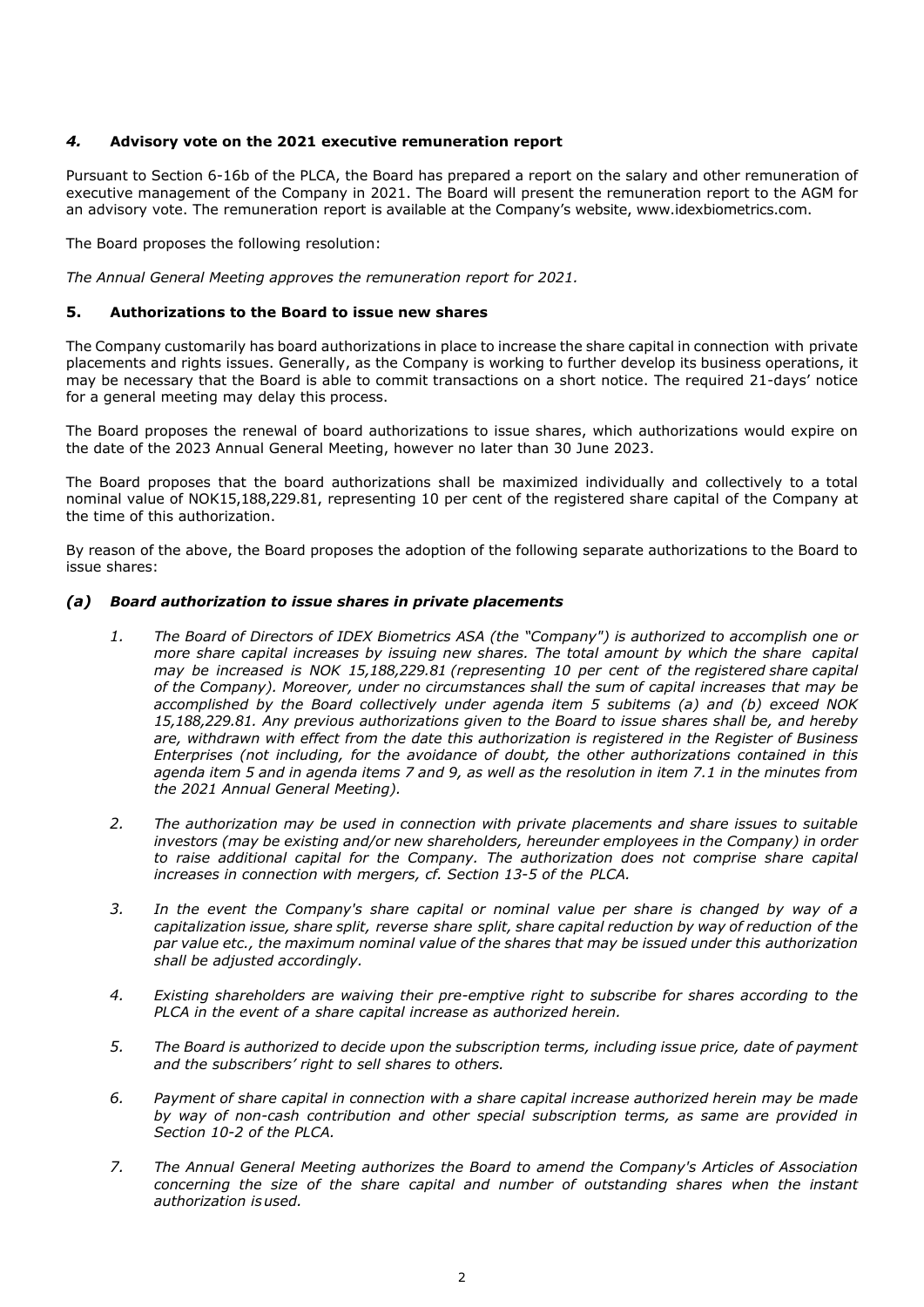- *8. The authorization shall be valid until the 2023 Annual General Meeting, but not later than 30 June 2023.*
- *9. The new shares, which may be subscribed for according to this authorization, shall have right to dividends declared subsequent to the subscriber having paid the subscription price and the associated share capital increase having been registered in the Register of Business Enterprises. In other respects, the shares shall have shareholder rights from the time of issuance, unless the Board determines otherwise.*
- *10. Shares that are not fully paid cannot be transferred or sold.*

#### *(b) Board authorization to issue shares in rights issues*

- *1. The Board of Directors of IDEX Biometrics ASA (the "Company") is authorized to accomplish one or more share capital increases by issuing new shares. The total amount by which the share capital may be increased is NOK 15,188,229.81 (representing 10 per cent of the registered share capital of the Company). Moreover, under no circumstances shall the sum of capital increases that may be accomplished by the Board collectively under agenda item 5 subitems (a) and (b) exceed NOK 15,188,229.81. Any previous authorizations given to the Board to issue shares shall be, and hereby are, withdrawn with effect from the date this authorization is registered in the Register of Business Enterprises (not including, for the avoidance of doubt, the other authorizations contained in this agenda item 5 and in agenda items 7 and 9, as well as the resolution in item 7.1 in the minutes from the 2021 Annual General Meeting).*
- *2. The instant authorization may be used in connection with rights issue to existing shareholders of the Company in order to raise additional capital for the Company. The authorization does not comprise share capital increases in connection with mergers, cf. Section 13-5 of the PLCA.*
- *3. In the event the Company's share capital or nominal value per share is changed by way of a capitalization issue, share split, reverse share split, share capital reduction by way of reduction of the par value etc., the maximum nominal value of the shares that may be issued under this authorization shall be adjusted accordingly.*
- *4. The Board is authorized to decide upon the subscription terms, including issue price, date of payment and the subscribers' right to sell shares to others.*
- *5. Payment of share capital in connection with a share capital increase authorized herein may be made by way of non-cash contribution and other special subscription terms, as same are provided in Section 10-2 of the PLCA.*
- *6. The Annual General Meeting authorizes the Board to amend the Company's Articles of Association concerning the size of the share capital and number of outstanding shares when the instant authorization is used.*
- *7. The authorization shall be valid until the 2023 Annual General Meeting, but not later than 30 June 2023.*
- *8. The new shares, which may be subscribed for according to this authorization, shall have right to dividends declared subsequent to the subscriber having paid the subscription price and the associated share capital increase having been registered in the Register of Business Enterprises. In other respects, the shares shall have shareholder rights from the time of issuance, unless the Board determines otherwise.*
- *9. Shares that are not fully paid cannot be transferred or sold.*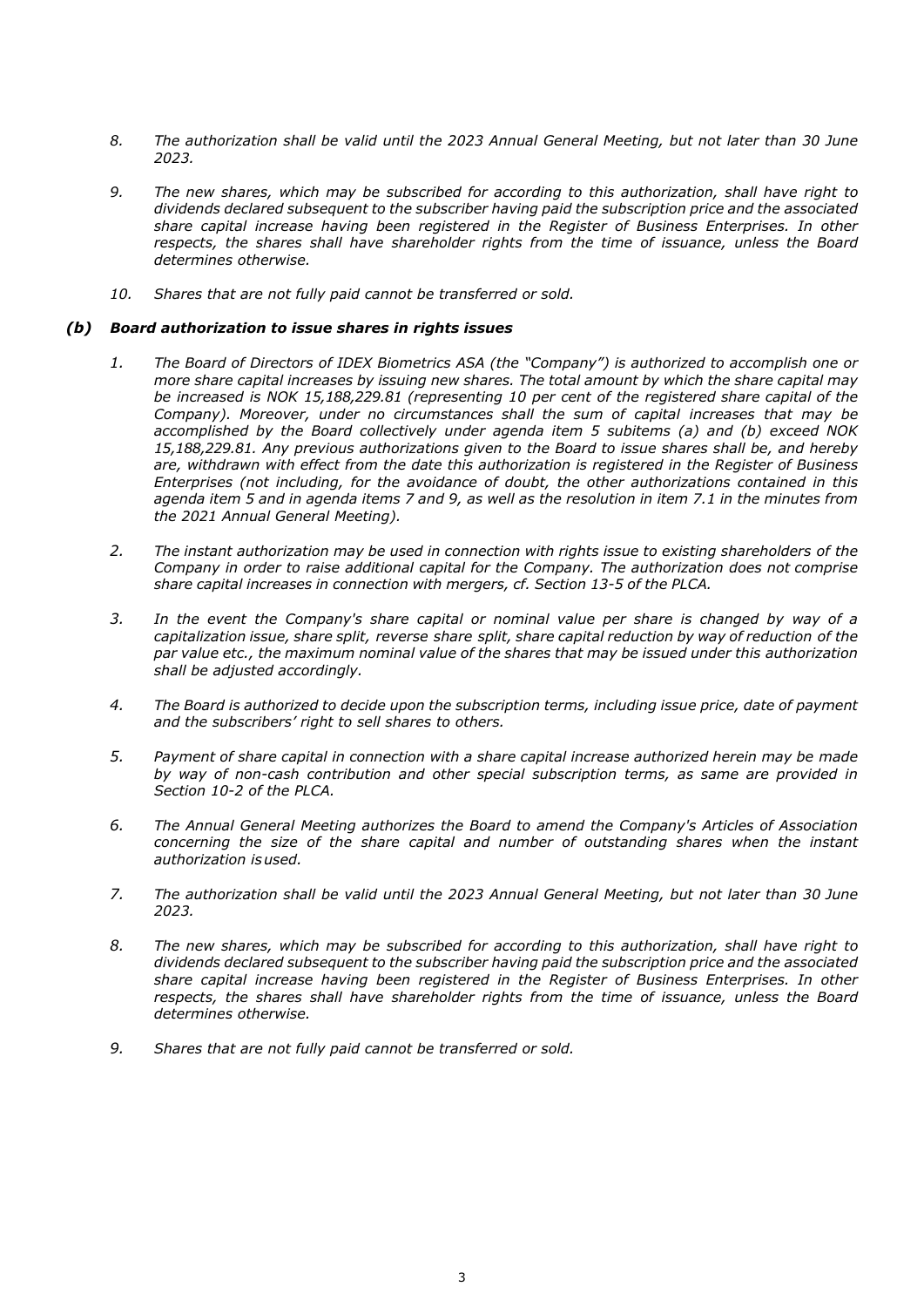# **6. 2022 Subscription Rights Incentive Plan**

On 12 May 2021, the 2021 Annual General Meeting resolved to renew previous resolutions providing for the grant of independent subscription rights as part of the Company's incentive program. Consistent with past practice, the former plan is closed each time a new plan is implemented, meaning that no further subscription rights will be granted under the former plans.

Independent subscription rights cannot be exercised beyond five years from the date of the resolution by the general meeting. In order for the Company to continue with a consistent life span of minimum four years and consistent vesting schedules on future grants, the Board proposes the adoption of a new subscription rights program for the coming one-year period.

The Board proposes that the maximum number of independent subscription rights that may be granted under the 2022 plan shall be limited to 10 (ten) per cent of the registered number of shares in the Company at the time of this resolution. The grants are also limited to provide that the number of issued and outstanding subscription rights under all of the Company's subscription right plans shall not exceed 10 (ten) per cent of the registered number of shares in the Company at any given time.

The Board proposes that the Annual General Meeting passes a resolution for the issuance of subscription rights to employees and individual contractors performing similar work of/for the Company, its subsidiaries and associated companies.

The Board considers that incentive subscription rights contribute to retention and motivation of employees and individual contractors by allowing them to share the rewards resulting from their efforts.

In order for the 2022 Subscription Rights Incentive Plan to qualify under the US tax code, the plan document for the 2022 Subscription Rights Incentive Plan, which has been adopted by the Board (subject to the resolution set out in section 6.1 below), must also be approved by the Company's shareholders. This plan document is available at the Company's website, www.idexbiometrics.com.

The Board proposes the following resolution to be approved by the Annual General Meeting:

#### **6.1 Approval of the 2022 Subscription Rights Incentive Plan**

*The Annual General Meeting resolves a new 2022 Subscription Rights Incentive Plan, whereby the Company may issue independent subscription rights to employees of IDEX Biometrics ASA and its subsidiaries and associated companies (hereinafter collectively referred to as the "Company"), and to individual contractors performing similar work.* 

*For the avoidance of doubt, the foregoing also includes grants of subscription rights to employees of and individual contractors to IDEX America Inc., a wholly owned subsidiary of the Company duly organized and existing under the laws of the State of Delaware and/or other employees or individual contractors within the IDEX Group of Companies who are US citizens, US residents within the meaning of Section 7701 of the U.S. Internal Revenue Code of 1986, as amended, and US non-residents who accrue benefits under the Subscription Rights Incentive Plan during a period of US employment.* 

*Each subscription right shall entitle the holder to demand the issuance of one share in the Company. In the event the Company's share capital or number of shares or kind of shares is changed by way of a capitalization issue, share split, reverse share split, spin-off, combination or exchange of shares, recapitalization, merger, consolidation, distribution to stockholders other than a normal cash dividend, or other change in the Company's corporate or capital structure that constitutes an equity restructuring transaction etc., the maximum number of subscription rights, the kind of shares to be issued under each subscription right and the consideration for the shares to be issued in the Company upon exercise of the subscription rights, shall be adjusted accordingly and rounded downwards to the nearest whole number.* 

*The number of subscription rights which may be issued shall be a minimum of one subscription right and a maximum of 101,254,865 subscription rights; limited, however, so that the number of issued and outstanding subscription rights under all of the Company's subscription right programs shall not exceed 10 (ten) per cent of the registered number of shares in the Company at any given time.* 

*The subscription rights must be subscribed for by latest the day immediately preceding the 2023 Annual General Meeting.* 

*The subscription rights will be granted for no consideration.*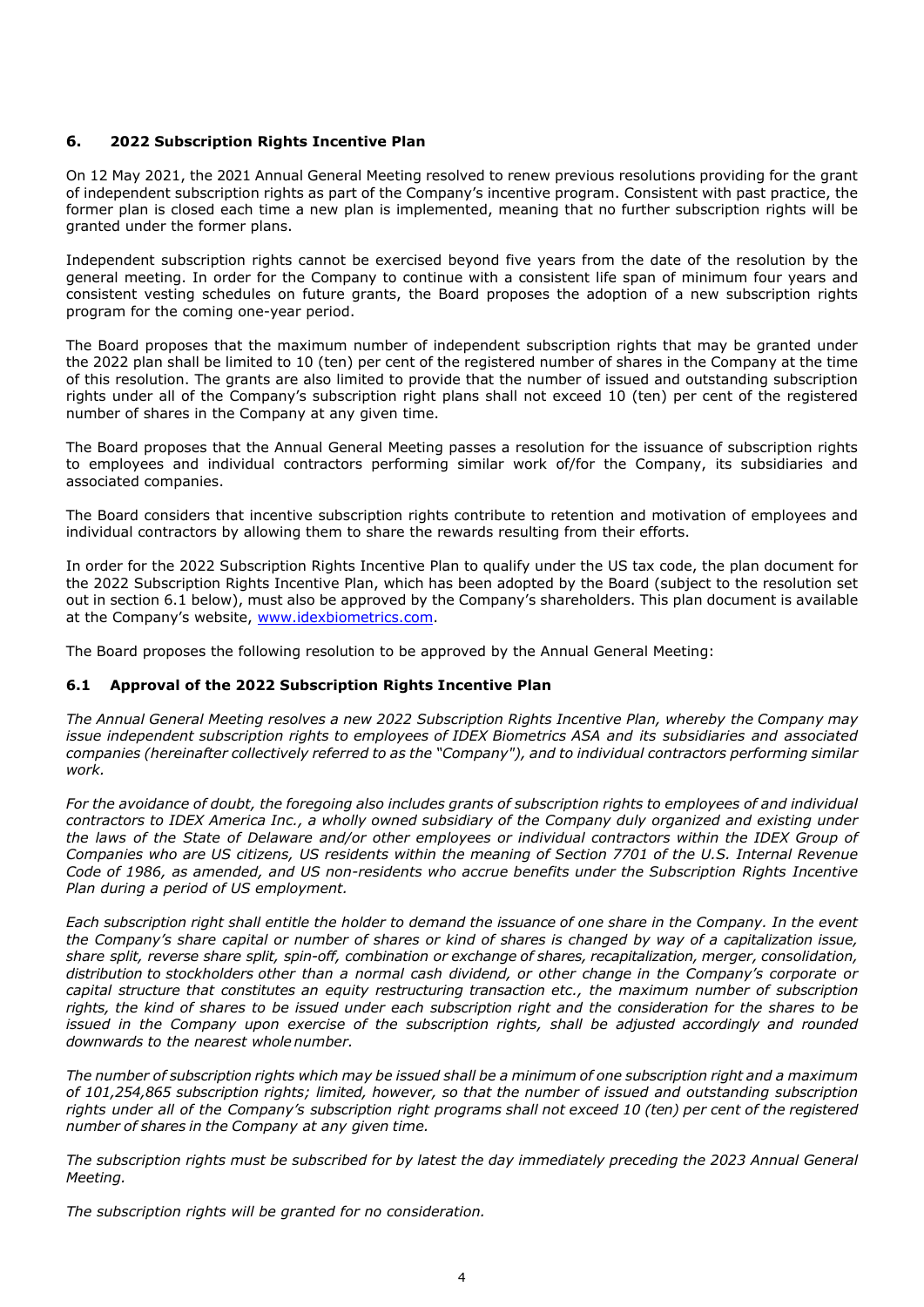*The subscription rights shall be non-assignable otherwise than by will or by the laws of descent and distribution.* 

*The vesting schedule for the subscription rights shall be 25 per cent each year beginning one year from the Vesting Commencement date. The Vesting Commencement date shall be the latest of the following dates before the date of grant of the subscription rights; (i) 15 January,* 

*(ii) 15 April, (iii) 15 July or (iv) 15 October. The Board may decide to establish an accelerated vesting schedule, if deemed appropriate. The purpose of a vesting schedule is to balance short-term incentive effect and long-term retention.* 

*Except as otherwise expressly determined by the Board, in the event of a Change of Control, subscription rights shall accelerate and immediately become 100 per cent vested as of the date of the consummation of the Change of Control. For the purpose of this paragraph, Change of Control shall have such customary definition as set out by the Board in the more detailed rules of the subscription rights plan.* 

*The Board shall establish the further rules and procedures in regard to vesting and exercise in cases of resignation or other termination of employment or contract, including subsequent time frames to allow completion of exercise after termination. If deemed appropriate, the Board may decide to establish certain milestones or criteria for vesting and exercise of the subscription rights.* 

*In connection with the issuance of subscription rights, and the exercise of any of the subscription rights and the resulting share capital increase in the Company, the existing shareholders are waiving their preferential right to subscribe for subscription rights or shares, as the case may be, according to the PLCA.*

*As consideration for the shares to be issued in the Company upon exercise of the subscription rights hereunder, the holders of the subscription rights shall pay to the Company a sum per share, which at least shall equal the greater of (i) the average closing price of the Company's share reported by Oslo Børs over ten trading days immediately preceding the date of grant of the subscription rights, and (ii) the closing price of the Company's share reported by Oslo Børs on the trading day immediately preceding the date of grant of the subscription rights. Notwithstanding the foregoing, if the subscription right holder is an owner of 10 per cent or more of the Company's shares, in the case of a grant which is an Incentive Stock Option under the US Internal Revenue Code, the exercise price shall be not less than at least 110 per cent of the greater of (i) the average closing price of the Company's share as reported by Oslo Børs over ten trading days immediately preceding the date of grant of the subscription rights and (ii) the closing price of the Company's share as reported by Oslo Børs on the trading day immediately preceding the date of grant of the subscription rights.* 

*The Board may determine, in its sole discretion and in cases of particular circumstances, that the subscription right exercise price per share shall be lower than the actual or average fair market value as stated above; provided, however, that the subscription right exercise price per share under no circumstances shall be less than the par value per share at any given time. The maximum number of shares that may be issued with a subscription right exercise price per share lower than the actual or average fair market value, shall under no circumstances exceed 10,125,486 shares.* 

*No subscription rights may be exercised beyond the 5-year anniversary of the date of this resolution. In connection with the issuance of subscription rights, the Company may provide terms and conditions for exercise, as well as imposing restrictions on the sale and transfer of shares issued upon exercise of the subscription rights.* 

*Any shares that are issued by the Company under the Subscription Rights Plan shall carry right to dividends declared subsequent to the subscriber having paid the subscription price and the associated share capital increase having been registered in the Register of Business Enterprises. All other shareholder rights associated with these shares, hereunder those referenced in Section 11-12 (2) no.9 of the PLCA, shall attach from the date of payment of the exercise price.* 

# **6.2 Approval of the Plan document**

*It is resolved that the 2022 Subscription Rights Incentive Plan ("2022 SR Plan") made available at the Company's website, www.idexbiometrics.com, as adopted by the Board, is approved. The 2022 SR Plan may be amended by the Board subject to the terms and conditions set out in section 6.1 in the minutes of this Annual General Meeting.* 

#### **7. Board authorization to issue shares in accordance with the 2022 Employee Share Purchase Plan; approval of 2022 Employee Share Purchase Plan**

The Annual General Meeting on 12 May 2021 authorized the Board to increase the Company's share capital by issuance of new shares in connection with the Company's 2021 Employee Share Purchase Plan ("2021 ESPP"). This authorization expires on 30 September 2022.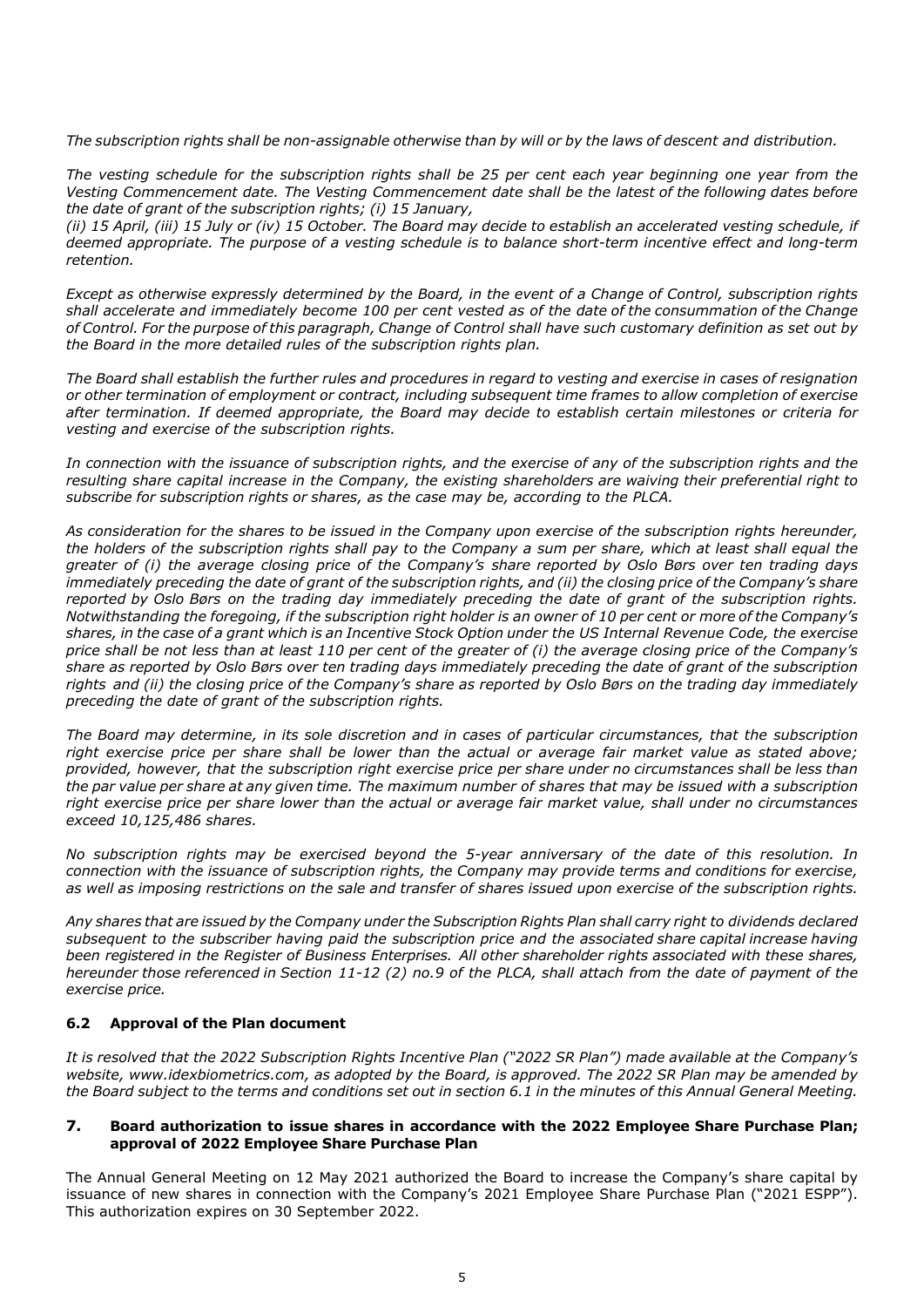The Board proposes that the Annual General Meeting resolves a new board authorization to issue shares in connection with the 2022 Employee Shares Purchase Plan ("2022 ESPP"). Under the 2022 ESPP, the employees of the Company or any if its subsidiaries may convert a certain portion of the employee's cash remuneration from the Company or its subsidiaries to shares in IDEX. The Board proposes that the authorization shall expire on 30 September 2023. Further, the Board proposes that the board authorization shall be maximized to a total nominal value on NOK 7,594,114.91, representing 5 percent of the registered share capital at the time of this authorization.

The Board considers that an ESPP provides an incentive to employees to become shareholders and thereby strengthen their relation with the Company and contribute to aligning employees' and shareholders' interest.

In order for the 2022 ESPP to qualify under the US tax code, the plan document for the 2022 ESPP, as adopted by the Board, must also be approved by the Company's shareholders. The 2022 ESPP document is available at the Company's website, www.idexbiometrics.com.

The Board proposes the following resolutions:

#### **7.1 Board authorization to issue shares in connection with the 2022 Employee Share Purchase Plan**

- *1. The Board of Directors of IDEX Biometrics ASA (the "Company") is authorized to carry out one or more share capital increases by issuing new shares. The total amount by which the share capital may be increased is NOK 7,594,114.91 (representing 5 per cent of the registered share capital). Any previous authorizations given to the Board to issue shares shall be, and hereby are, withdrawn with effect from the date this authorization is registered in the Register of Business Enterprises (not including, for the avoidance of doubt, the authorizations contained in agenda items 5 and 9, as well as the resolution in item 7.1 in the minutes from the 2021 Annual General Meeting).*
- *2. The authorization may be used in connection with the issue of shares in the Company to employees in the Company or any of its subsidiaries under the terms and conditions of the 2022 Employee Share Purchase Plan, whereby such employees may convert a certain portion of the employee's cash remuneration from the Company or its subsidiaries to shares in the Company. The number of shares that may be issued to the employee shall be calculated based on the lowest of the (i) closing price of the share, as reported by Oslo Børs, on the first day in the applicable contribution period as set out in the Plan document (or the trading day immediately prior to the first day of the Contribution Period, if such first day is not a trading day), and (ii) the closing price of the share, as reported by Oslo Børs, on the last trading day of the Contribution Period, with, at the Board's discretion, a discount of, at a maximum 15% from such subscription price. With respect to US employees, to the extent the foregoing is not deemed to represent fair market value with respect to Section 423 of the U.S. Code, the subscription price shall not be less than 85% of the lower of the fair market value (as determined in a manner consistent with Section 423 of the U.S. Code) on the first day of the applicable Contribution Period and the last day of the applicable Contribution Period. If such contribution period as set out in the Plan document is not applicable, the number of shares that may be issued to the employee shall be calculated based on the closing price of the Company's shares, as reported by Oslo Børs, on the trading day immediately preceding the date of share issuance. The authorization does not comprise share capital increases in connection with mergers, cf. Section 13-5 of the PLCA.*
- *3. In the event the Company's share capital or nominal value per share is changed by way of a capitalization issue, share split, reverse share split, share capital reduction by way of reduction of the par value etc., the maximum nominal value of the shares that may be issued under this authorization shall be adjusted accordingly.*
- *4. Existing shareholders are waiving their pre-emptive right to subscribe for shares according to the PLCA in the event of a share capital increase as authorized herein.*
- *5. The Board is authorized to decide upon the subscription terms, including issue price, date of payment and the subscribers' right to sell shares to others.*
- *6. Payment of share capital in connection with a share capital increase authorized herein may be made by way of non-cash contribution and other special subscription terms, as same are provided in Section 10-2 of the PLCA.*
- *7. The Annual General Meeting authorizes the Board to amend the Company's Articles of Association concerning the size of the share capital and number of outstanding shares when the instant authorization is used.*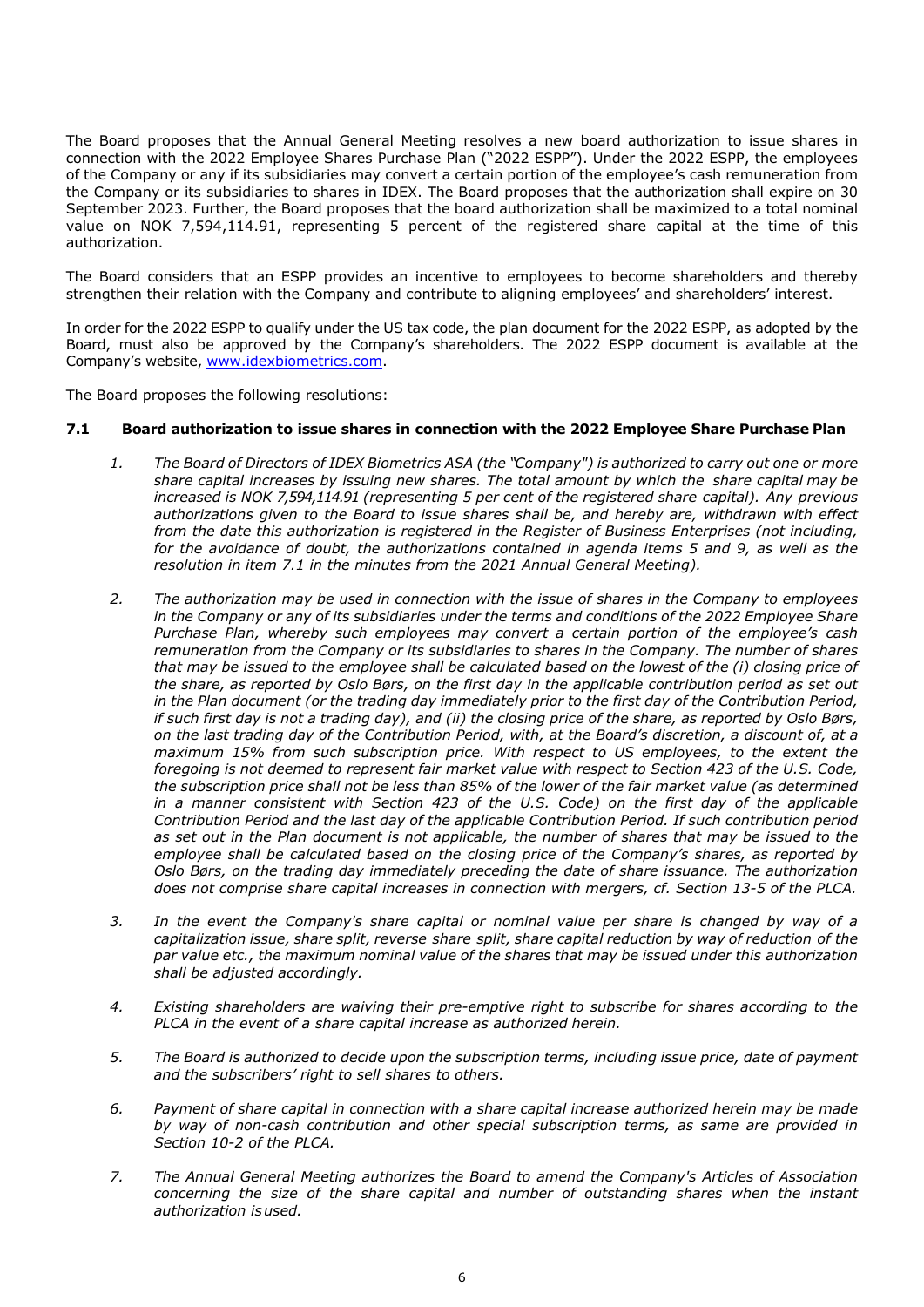- *8. The authorization shall be valid until 30 September 2023.*
- *9. The new shares, which may be subscribed for according to this authorization, shall have right to dividends declared subsequent to the subscriber having paid the subscription price and the associated share capital increase having been registered in the Register of Business Enterprises. In other respects, the shares shall have shareholder rights from the time of issuance, unless the Board determines otherwise.*
- *10. Shares that are not fully paid cannot be transferred or sold.*

#### **7.2 Approval of the Plan document**

*It is resolved that the 2022 Employee Share Purchase Plan made available on the Company's website www.idexbiometrics.com, as adopted by the Board, is approved. The Board may amend the Plan document subject to the terms and conditions set out in section 7.1 above.*

#### **8. Authorization to the Board for the Company to acquire its own shares**

The Annual General Meeting on 12 May 2021 resolved an authorization to the Board for the Company to acquire its own shares. The authorization expires on the date of the 2022 Annual General Meeting.

Generally, the Board believes that acquisition of own shares may be in the interest of the Company, among other reasons, for the purpose of increasing the return for the Company's shareholders. For example, acquisition of own shares may be desirable in a situation where the Company's equity and liquidity position is good, while there at the same time is limited access to attractive investment possibilities. In general, acquisition of own shares is considered as a positive sign by the stock market as it demonstrates a focus and emphasis on shareholder values.

By reason of the above and to comply with the requirements in Section 9-4 of the PLCA, the Board proposes that the Annual General Meeting passes the following resolution:

- *1. In accordance with Sections 9-4 and 9-5 of the PLCA, the Board of Directors of IDEX Biometrics ASA (the "Company") is authorized to acquire the Company's own shares, through ownership or a charge, for a total nominal value of up to NOK 15,188,229.81 (representing 10 per cent of the registered share capital of the Company at the time of this Notice of Annual General Meeting).*
- *2. Under this authorization, the Board of Directors shall pay at a minimum NOK 0.15 per share and at a maximum the closing price per share, as reported by Oslo Børs, as of the close of trading the day the offer of acquisition is made, provided, however, that the amount shall not exceed the amount of NOK 1,000 per share.*
- *3. The Board is authorized to decide upon the manner and terms of the acquisition, disposition, transfer*  and sale of own shares, while taking into account the statutory requirement of equal treatment of *shareholders.*
- *4. In the event the Company's share capital is changed by way of a capitalization issue, share split, reverse share split, share capital reduction by way of reduction of the par value etc., the maximum nominal value of the shares that may be acquired, the minimum price per share, and maximum price per share shall be adjusted accordingly.*
- *5. The authorization shall be valid until the 2023 Annual General Meeting, but no later than 30 June 2023.*

#### **9. Resolution of the remuneration of the Board members**

#### **9.1 Board remuneration**

The nomination committee proposes the following resolution to be passed by the Annual General Meeting:

*The annual board remuneration is NOK 425,000 per board member for the period from the date of the 2021 Annual General Meeting until the date of the 2022 Annual General Meeting. The chair of the Board receives an additional amount of NOK 85,000. Each of the compensation committee members (not including the chair of the committee) receives NOK 85,000 and the chair of the compensation committee receives NOK 125,000. Each of the audit committee members (not including the chair of the committee) receives NOK 100,000 and the chair of the audit committee receives NOK 175,000.*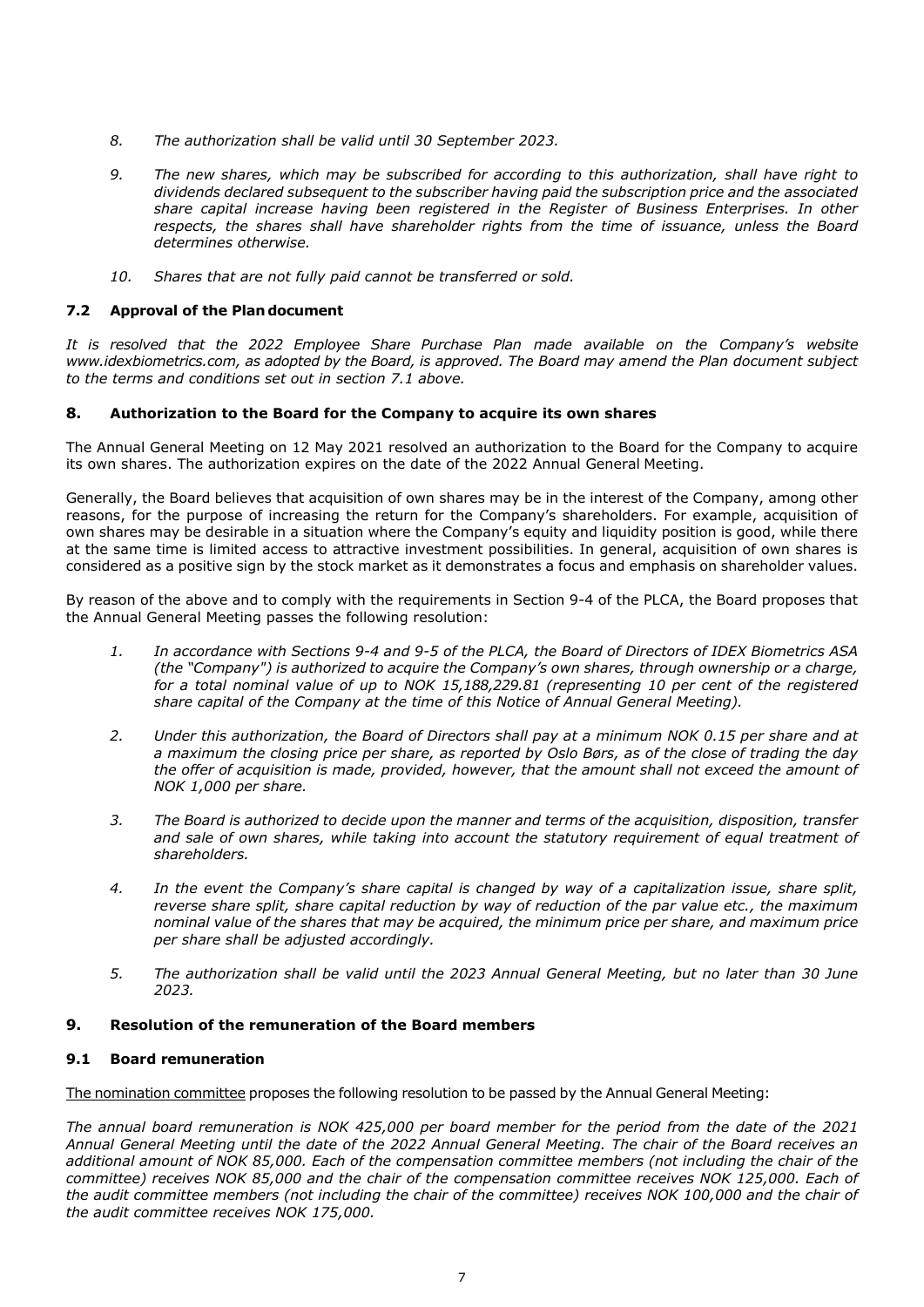*In addition, the Company will refund relevant expenses that the members of the Board may have incurred in connection with the exercise of board functions.* 

# **9.2 Authorization to Board members to receive remuneration in shares in lieu of cash**

The nomination committee proposes the following authorization to be passed by the Annual General Meeting. As the Company sees benefits in restraining the outflow of liquidity and the Board members have indicated their interest in receiving shares in the Company, the nomination committee proposes that the Board members, as an alternative to a cash payment, may elect to receive all or part of the remuneration in the form of shares in the Company. The number of shares to which the Board members would be entitled is proposed to be calculated as follows: The Board member shall be entitled to subscribe for a value of shares (based on the average closing price of the Company's shares, as reported by Oslo Børs, over the ten trading days prior to the Annual General Meeting in 2022) of 133 per cent of the NOK amount granted as board remuneration; provided, however, that the Board member must pay a subscription price per share equal to the par value of the share, being NOK 0.15 per share.

The Board considers such authorization to receive remuneration in shares in lieu of cash appropriate, and, therefore, proposes a board authorization to increase the share capital in accordance with the nomination committee's proposal.

The Board proposes the following resolution by the Annual General Meeting:

*The Board members may elect to receive all or part of the board remuneration in the form of shares in the Company.* 

*The number of shares to which the Board members would be entitled shall be calculated as follows: The Board member shall be entitled to subscribe for shares having a total market value (based on the average closing price of the Company's shares, as reported by Oslo Børs, over the ten trading days prior to the Annual General Meeting in 2022) of 133 per cent of the NOK amount granted as board remuneration; provided, however, that the Board member must pay a subscription price per share equal to the par value of the share, being NOK 0.15.* 

*To the extent a Board member wishes to receive board remuneration in the form of shares, the Board member must notify the Company and subscribe for the shares before the start of trading on Oslo Børs on the trading day immediately subsequent to the date of the Annual General Meeting in 2022, and also pledge to not sell the shares before the earlier of the Annual General Meeting of the Company in 2023 or 30 June 2023. Payment of the subscription price shall be made no later than 31 May 2022.* 

*In order to facilitate the foregoing, the Board is authorized to accomplish one or more share capital increases with a maximum of NOK 800,000 for the purpose of issuing shares to those Board members who elect to receive shares as opposed to cash on the aforesaid terms, and to amend the Company's Articles of Association accordingly. The authorization does not comprise share capital increases in connection with mergers, cf. Section 13-5 of the PLCA. Existing shareholders are waiving their pre-emptive right to subscribe for shares according to the PLCA in event of a share capital extension as authorized herein. The new shares, which may be subscribed for according to this resolution, shall have right to dividends declared subsequent to the subscriber having paid the subscription price and the associated share capital increase having been registered in the Register of Business Enterprises. This Board authorization expires on 31 May 2022.* 

# **10. Election of the board of directors**

The current members of the Board are presented in the 2021 annual report. The Nomination Committee emphasizes that the composition of the Board should be subject to review each year, regardless of the term of election.

The nomination committee proposes that the board that was elected at the 2021 annual general meeting continues for the second year of the term. The nomination committee's proposal to the Annual General Meeting is available on the Company's website, www.idexbiometrics.com.

# **11. Resolution of the remuneration to the members of the nomination committee**

The nomination committee proposes that:

*Remuneration to the nomination committee's members is NOK 25,000 for the Chair of the committee and NOK 15,000 for each of the other members for the period from the 2021 Annual General Meeting to the 2022 Annual General Meeting.*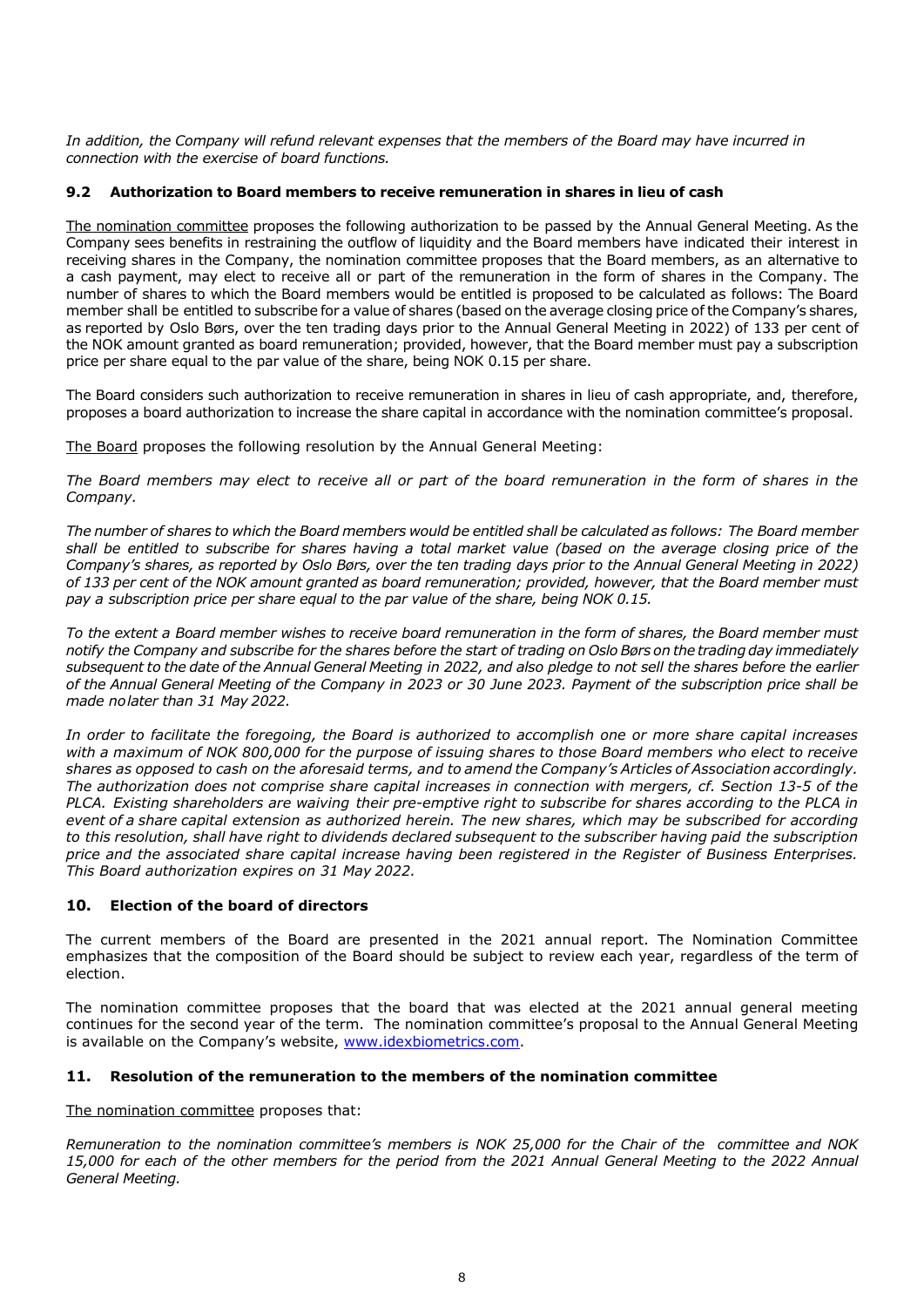#### **12. Amendment to the guidelines for the nomination committee**

Pursuant to the recommendations under the Norwegian Code of Practice for Corporate Governance ("Code of Practice" or, in Norwegian, "NUES"), the Company has in place a nomination committee, the guidelines for which were approved at the 2012 Annual General Meeting.

Section 8 of the Company's Articles of Association states that a nomination committee shall be elected by the Annual General Meeting and work in accordance with guidelines resolved by the Annual General Meeting.

Pursuant to amendments to the Code of Practice on 14 October 2021, the Board proposes to amend the guidelines for the nomination committee to provide that the nomination committee should not include any executive personnel or members of the Board in the Company. The Board's proposed amended guidelines are available on the Company's website, www.idexbiometrics.com.

The Board proposes the following resolution to be approved by the Annual General Meeting:

*The Annual General Meeting approves the amended guidelines for the nomination committee, conf. recommendations under Norwegian Code of Practice for Corporate Governance, as amended on 14 October 2021, and section 8 of the Articles of Association in IDEX Biometrics ASA, as presented by the Board to the Annual General Meeting and attached to these minutes as Appendix 3.* 

#### **13. Election of the nomination committee**

The nomination committee's member Mr. Håvard Nilsson stands for election. The Chair of the nomination committee, Mr. Robert N. Keith, and member of the nomination committee, Mr. Harald Voigt, were elected for a two-year period by the 2021 Annual General Meeting. Member of the nomination committee, Mr. Håvard Nilsson, was elected for a two-year period by the 2020 Annual General Meeting. The nomination committee emphasizes that the composition of the nomination committee should be subject to review each year, regardless of the term of election.

The nomination committee proposes that Mr. Håvard Nilsson is elected to member of the nomination committee for a term of two years. The nomination committee's proposal to the Annual General Meeting is available on the Company's website, www.idexbiometrics.com.

#### **14. Resolution of the remuneration of the auditor**

The Board proposes that the Annual General Meeting approves the payment of the auditor's fees for 2021 against invoice. The fees are disclosed in note 7 to the Annual Financial Statements for 2021.

\*\*\*\*\*

20 April 2022 IDEX Biometrics ASA

Morten Opstad *Chair of the Board of Directors*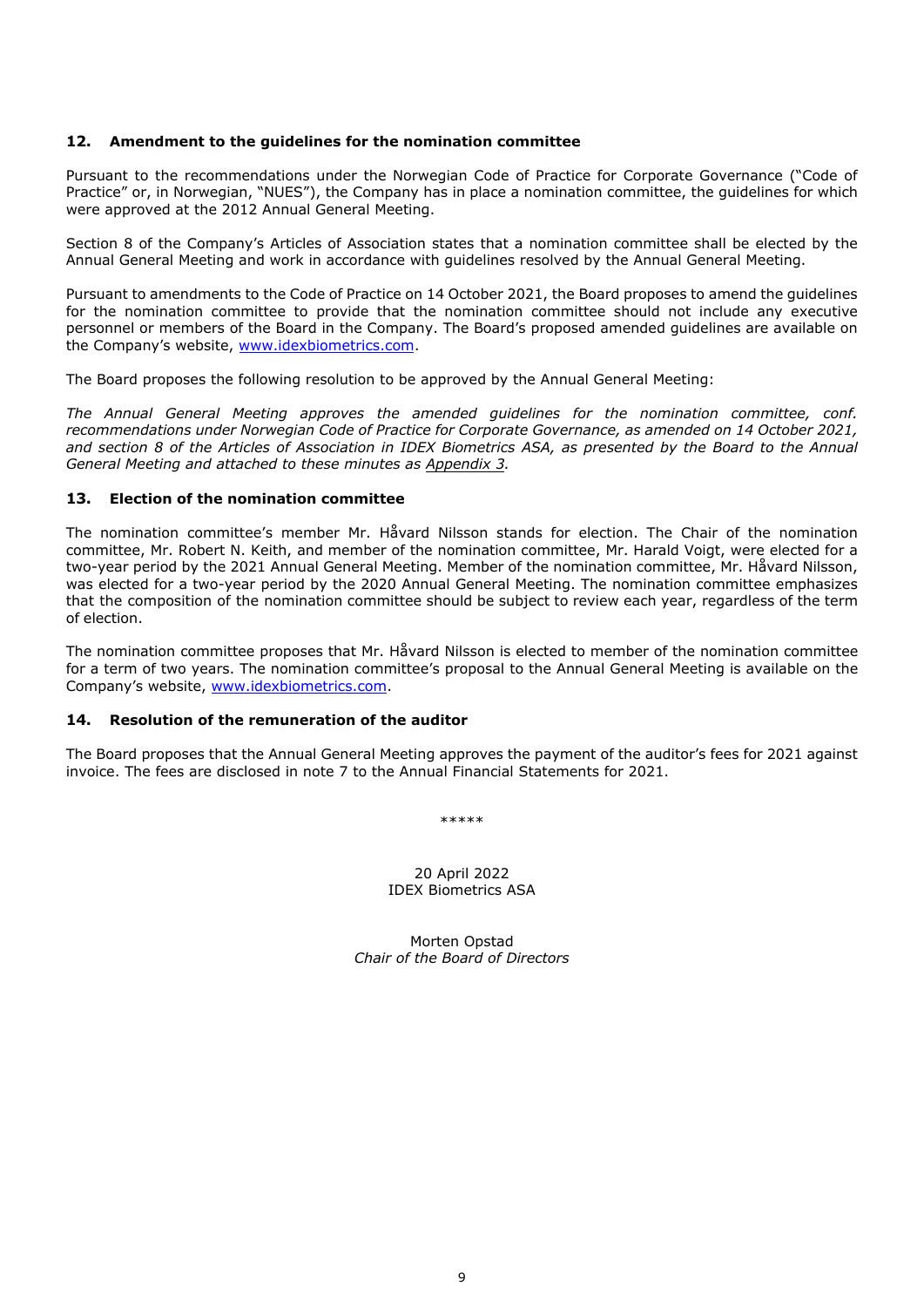

# **Ref no: PIN code:**

# **Annual General Meeting**

The Annual General Meeting of IDEX Biometrics ASA will be held on 12 May 2022 at 14.00 hrs. CET

*Registered shareholding as of 20 April 2022: \_\_\_\_\_\_\_\_\_\_\_\_\_\_* 

**The general meeting is held as a hybrid meeting. You may attend online or at the offices of Adv.firma Ræder AS, Dronning Eufemias gate 11, NO-0191 Oslo, Norway. Shareholders who attend physically will need to log in and cast their votes electronically and are requested to bring a smartphone or tablet to be able to cast their votes. You may grant proxy with or without voting instructions, see below and overleaf. Physical attendance notices and proxies must be received by 10 May 2022 at 12.00 hrs. (noon) CET.** 

#### **Online attendance**

Please refer to the enclosed Lumi guide on how to attend on line. Advance registration is not required to participate online, but you must be logged in before the meeting starts. If you are not logged in before the general meeting starts, you will not be able to attend. Log in opens one hour before the meeting starts.

**Please log in at web.lumiagm.com/129-809-097** 

#### **Registration for physical attendance**

Shareholders who wish to attend physically are requested to register in advance. Registration at the company's website www.idexbiometrics.com/investors/general-meetings or through VPS Investor Services.

If you are not able to register electronically, you may send this form by e-mail to genf@dnb.no, or by post to DNB Bank ASA, Registrars Department, P.O.Box 1600 Sentrum, NO-0021 Oslo, Norway. If a shareholder grants proxy but wishes to attend physically, we ask for a short e-mail to that effect to genf@dnb.no by the registration deadline.

The undersigned hereby registers for physical attendance at the annual general meeting on 12 May 2022.

Place Date Date Shareholder's signature

#### **Reference number and PIN**

Reference number and PIN are printed above and are also available in VPS Investor Services (Corporate Actions – General Meeting – click IDEX's ISIN). Investor Services can be accessed either through www.euronextvps.no or your account operator. You can also obtain your reference number and PIN code by contacting DNB Bank Registrar's Dept by phone +47 2326 8020 or by e-mail genf@dnb.no.

# **Proxy without voting instructions Ref no:** PIN code:

This proxy form is to be used for granting proxy without voting instructions. To grant a proxy with voting instructions, please use page 2.

The proxy form must be received by DNB Bank ASA, Registrar's Dept no later than 10 May 2022 at 12.00 hrs CET. **The proxy may be sent electronically at https://www.idexbiometrics.com/investors/general-meetings/ or through VPS Investor Services.** The proxy form may also be sent by e-mail to genf@dnb.no, or post to DNB Bank ASA, Registrar's Department, P.O.Box 1600 Sentrum, NO-0021 Oslo, Norway. Fax is not available.

The undersigned **\_\_\_\_\_\_\_\_\_\_\_\_\_\_\_\_\_\_\_\_\_\_\_\_\_\_\_\_\_\_\_\_\_\_\_\_\_\_** hereby grants (tick one of the two):

 $\Box$  the Chair of the Board (or a person authorised by the Board), or

 \_\_\_\_\_\_\_\_\_\_\_\_\_\_\_\_\_\_\_\_\_\_\_\_\_\_\_\_\_\_\_\_\_\_\_\_\_\_\_\_\_\_\_\_\_ (Name of proxy holder in capital letters)

proxy to attend and vote for my/our shares at the annual general meeting on 12 May 2022.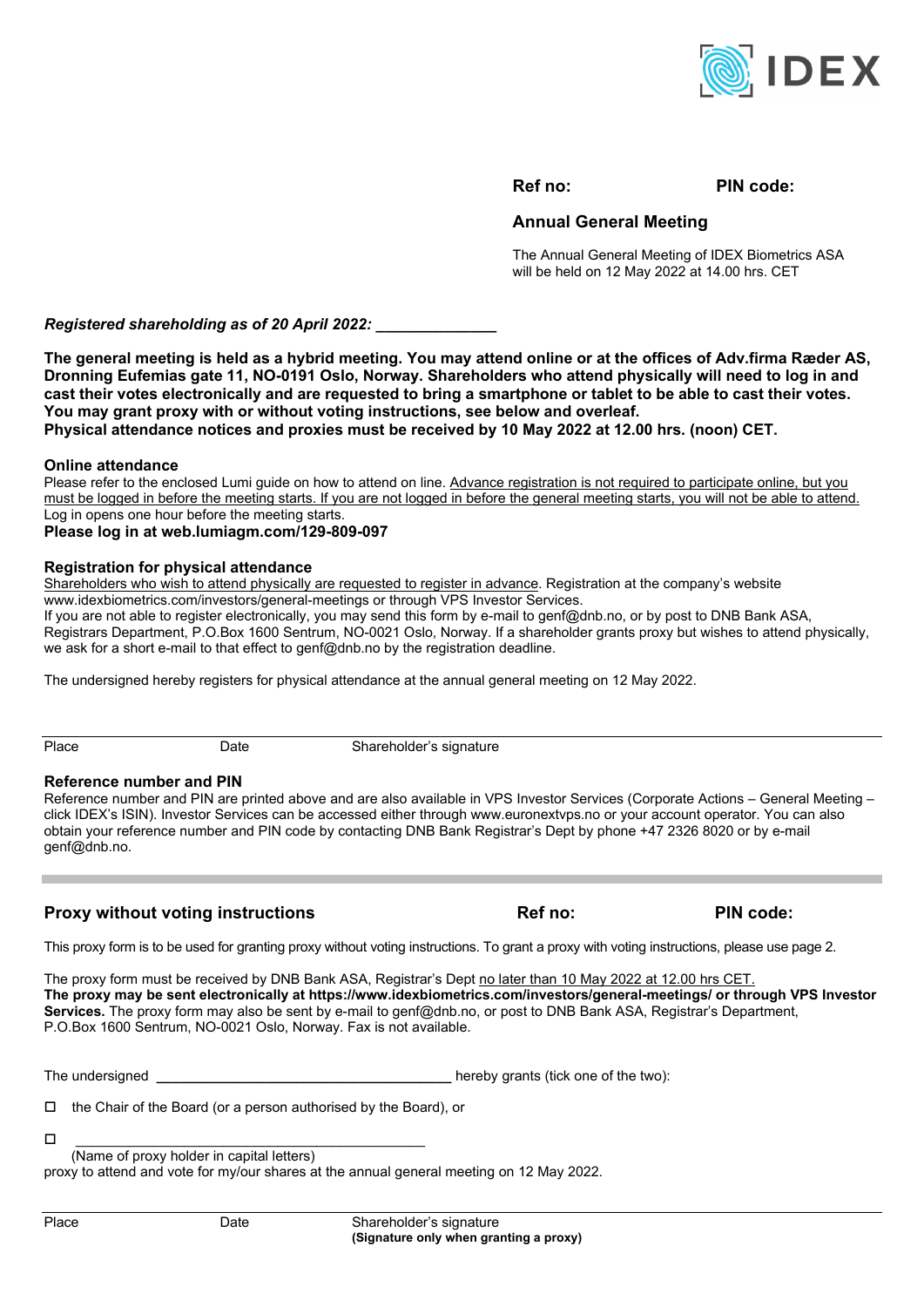

# **Proxy with voting instructions COV Ref no:** PIN code:

This proxy form is to be used for a proxy with voting instructions. You may grant a proxy with voting instructions directly to your proxy holder, or you may send this proxy form without naming the proxy holder. In the latter case the proxy will be deemed to have been given to the Chair of the Board of Directors or a person authorised by the Board of Directors. The proxy must be dated and signed.

The proxy form must be received by DNB Bank ASA, Registrar's Dept. no later than 10 May 2022 at 12.00 hrs. CET. It may be sent by e-mail to genf@dnb.no, or by post to DNB Bank ASA, Registrar's Department, P.O.Box 1600 Sentrum, 0021 Oslo, Norway. Fax is not available.

The undersigned **\_\_\_\_\_\_\_\_\_\_\_\_\_\_\_\_\_\_\_\_\_\_\_\_\_\_\_\_\_\_\_\_\_\_\_\_\_\_\_\_\_\_\_\_\_**

hereby grants the Chair of the Board or a person authorised by the Board proxy to attend and vote for my/our shares at the annual general meeting on 12 May 2022.

The votes shall be cast in accordance with the instructions below. Please note that if any items below are not not ticked off, this will be deemed to be an instruction to vote "for" the proposals in the notice. However, if any motions are made from the floor in addition to or in replacement of the proposals in the notice, the proxy holder may vote at his or her discretion. In such case, the proxy holder will vote on the basis of his or her reasonable understanding of the instruction. The same applies if there is any doubt as to how the instructions should be understood. Where no reasonable interpretation is possible, the proxy holder may abstain from voting.

| <b>Items</b>                                                                                                             | For    | <b>Against</b> | <b>Abstain</b> |
|--------------------------------------------------------------------------------------------------------------------------|--------|----------------|----------------|
| Election of a person to chair the meeting and a person to co-sign the minutes<br>1.                                      | □      | □              | □              |
| Approval of the notice and agenda of the meeting<br>2.                                                                   | □      | □              | □              |
| Approval of the Annual Report and Annual Financial Statements for 2021<br>3.                                             | $\Box$ | $\Box$         | $\Box$         |
| Advisory vote on the 2021 executive remuneration report<br>4.                                                            | □      | □              | □              |
| 5 (a) Board authorization to issue shares in private placements                                                          | □      | □              | □              |
| 5 (b) Board authorization to issue shares in rights issues                                                               | □      | □              | □              |
| 6.1. Approval of the 2022 Subscription Rights Incentive Plan                                                             | □      | □              | □              |
| 6.2. Approval of the Plan document for the 2022 Subscription Rights Incentive Plan                                       | □      | $\Box$         | □              |
| 7.1. Board authorization to issue shares in connection with the 2022 Employee Share<br>Purchase Plan (2022 ESPP)         | $\Box$ | $\Box$         | $\Box$         |
| 7.2. Approval of the Plan document for the 2022 ESPP                                                                     | $\Box$ | □              | □              |
| Authorization to the Board for the Company to acquire its own shares<br>8.                                               | П      | □              | П              |
| 9.1. Board remuneration as proposed by the nomination committee                                                          | $\Box$ | □              | □              |
| 9.2. Authorization to board members to receive remuneration in shares in lieu of cash                                    | $\Box$ | □              | □              |
| Election of the board of directors as proposed by the nomination committee<br>10.                                        | □      | □              | □              |
| 11. Resolution of the remuneration to the members of the nomination committee as<br>proposed by the nomination committee | П      | □              | □              |
| 12. Amendment to the guidelines for the nomination committee                                                             | $\Box$ | $\Box$         | $\Box$         |
| 13. Election of the nomination committee as proposed by the nomination committee                                         | □      | □              | □              |
| 14. Resolution of the remuneration of the auditor as proposed by the board                                               | □      | □              | □              |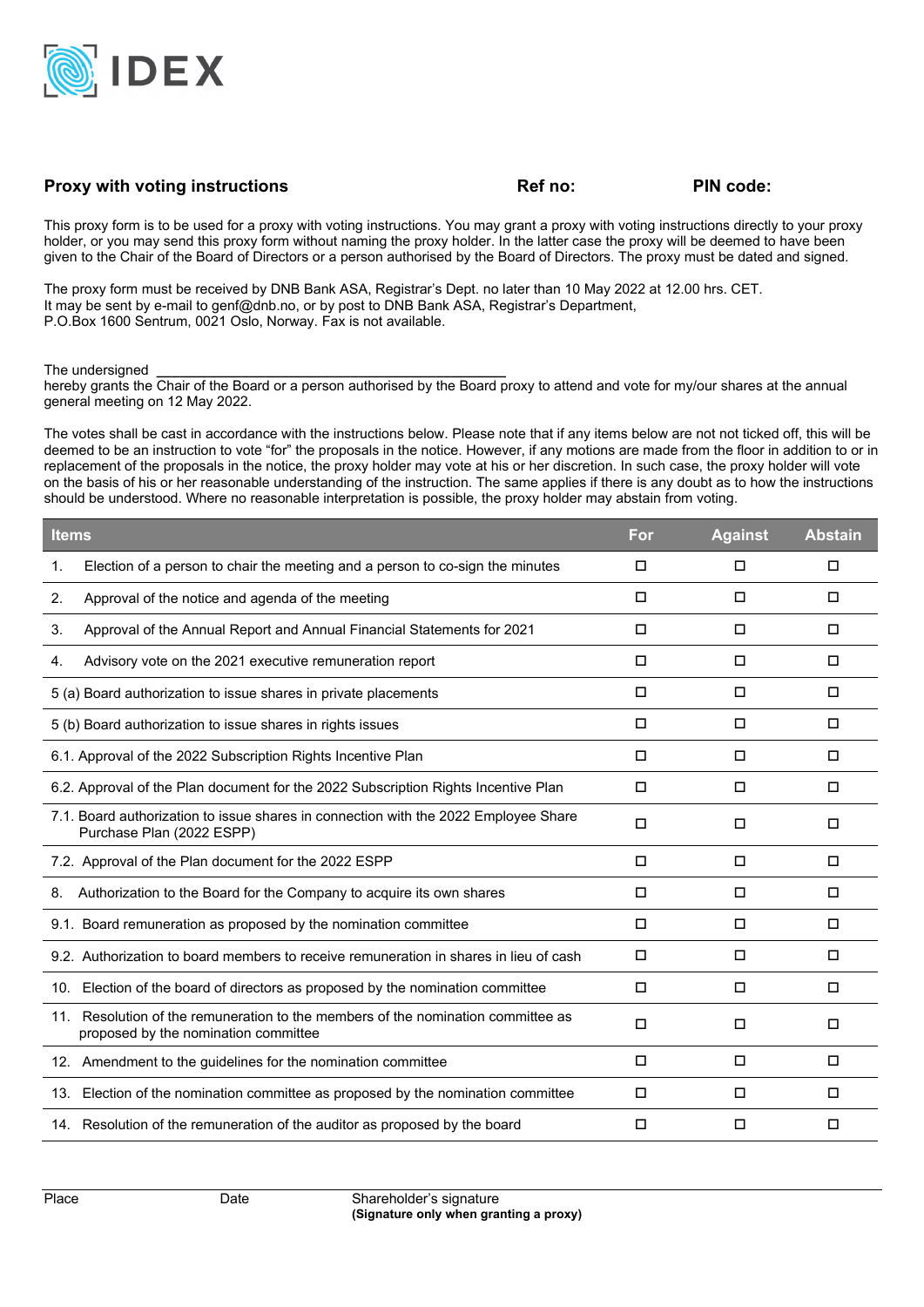# **GUIDE FOR ONLINE PARTICIPATION AT IDEX BIOMETRICS ASA ANNUAL GENERAL MEETING 12 MAY 2022**

**IDEX Biometrics ASA will hold its annual general meeting on 12 May 2022 at 14.00 CET as a hybrid meeting, where you may participate physically, or online with your PC, phone or tablet. Below is a description of how to participate online.** 

**You may also give a proxy with or without voting instructions in advance of the meeting. See the notice for further details on how to authorize a proxy. If you give a proxy, you can still log on to the general meeting to follow the proceedings and ask questions, but you will not have the opportunity to vote on the items. If required a proxy can be withdrawn by requesting this once logged on.** 

By participating online, shareholders will receive a live webcast from the general meeting, submit questions in writing, and vote on each of the items. Secure identification of shareholders is done by using the unique reference number and PIN code assigned to each shareholder by the Norwegian Central Securities Depository **(Euronext VPS)** for the purposes of this general meeting.

No registration is required for shareholders who want to participate online, but shareholders **must be logged in before the general meeting starts.** 

**Shareholders who do not find the reference number and PIN code for access or have other technical questions are welcome to call DNB Registrars Department on phone + 47 23 26 80 20 (between 08:00 and 15:30), or send an e-mail to genf@dnb.no** 

# **HOW TO ACCESS THE ONLINE GENERAL MEETING**

To be able to participate online, you must go to the following website: https://web.lumiagm.com on your smartphone, tablet or PC. All major known browsers, such as Chrome, Safari, Edge and Firefox are supported.

enter Meeting ID: **129-809-097** and click **Join**:

You must identify yourself with.

**a) Ref. number from VPS for the general meeting** 

#### **b) PIN code from VPS for general meeting**

#### **You may log in from one hour before the general meeting starts.**

Once you have logged in, you will be taken to the information page for the general meeting. Here you will find information from the company, and how the meeting works technically. Note that you must have internet access throughout the meeting.